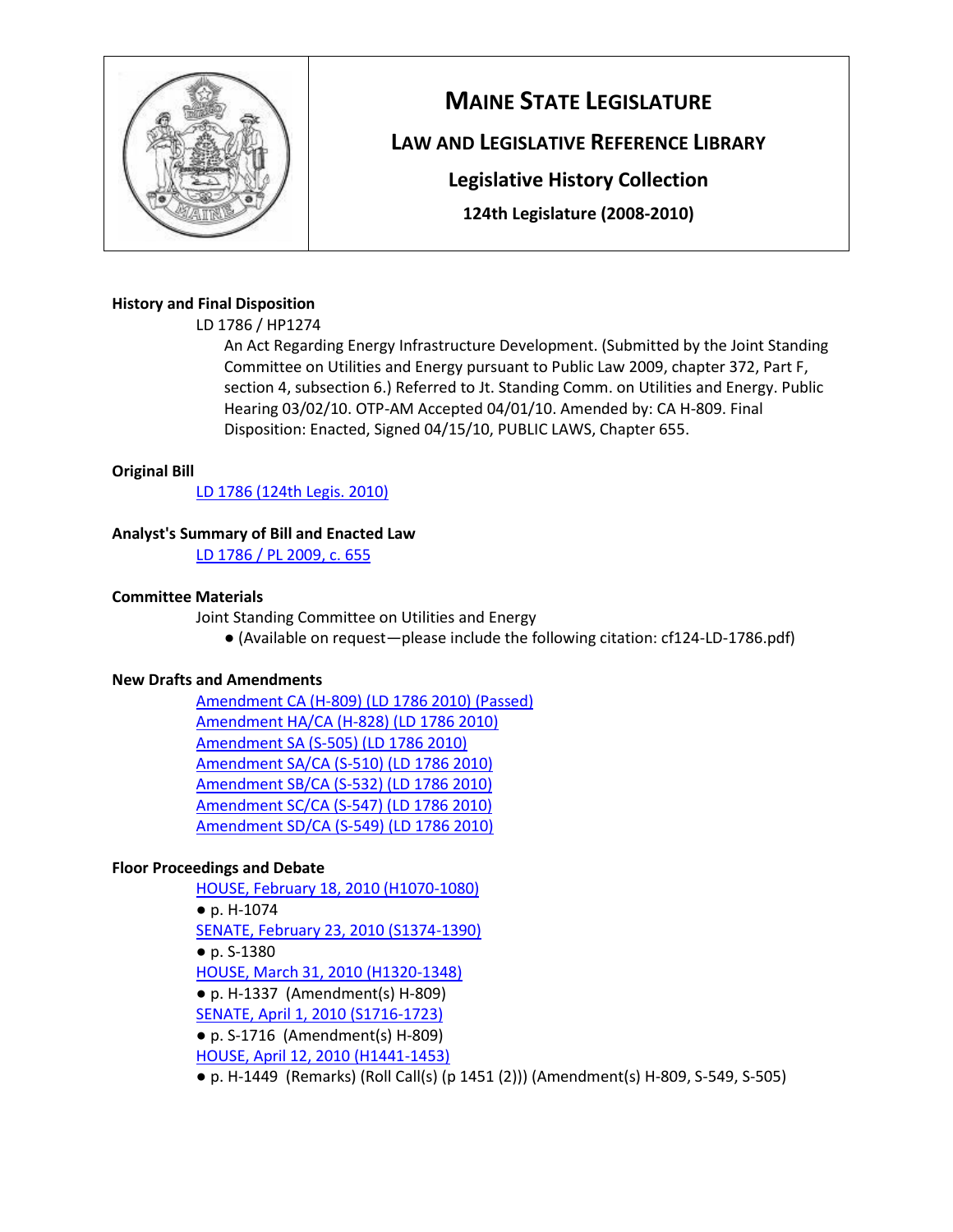[HOUSE, April 12, 2010 \(H1441-1453\)](http://lldc.mainelegislature.org/Open/LegRec/124/House/LegRec_2010-04-12_HP_pH1441-1453.pdf)

● p. H-1452 (Amendment(s) H-809) [SENATE, April 12, 2010 \(S1831-1846\)](http://lldc.mainelegislature.org/Open/LegRec/124/Senate/LegRec_2010-04-12_SD_pS1831-1846.pdf) ● p. S-1837 (Remarks) (Amendment(s) H-809, S-549, S-505 (p 1839)) [SENATE, April 12, 2010 \(S1831-1846\)](http://lldc.mainelegislature.org/Open/LegRec/124/Senate/LegRec_2010-04-12_SD_pS1831-1846.pdf) ● p. S-1844 (Amendment(s) H-809, S-549, S-505) [SENATE, April 12, 2010 \(S1831-1846\)](http://lldc.mainelegislature.org/Open/LegRec/124/Senate/LegRec_2010-04-12_SD_pS1831-1846.pdf) ● p. S-1845 (Amendment(s) H-809)

#### **Enacted Law or Resolve**

[PL 2009, c. 655](http://lldc.mainelegislature.org/Open/Laws/2009/2009_PL_c655.pdf)

#### **Reports and Other Related Documents**

[John M. Kerry, Director, Governor's Office of Energy Independence and Security.](http://lldc.mainelegislature.org/Open/Rpts/tj163_5_t7g67_2010.pdf)  [Recommendation to the Legislature on the Use of Revenues Derived from the Maine](http://lldc.mainelegislature.org/Open/Rpts/tj163_5_t7g67_2010.pdf)  [Turnpike Authority for Energy Infrastructure Development \(December 1, 2010\)](http://lldc.mainelegislature.org/Open/Rpts/tj163_5_t7g67_2010.pdf)

(Pursuant to PL 2009, c. 655, sec. B-4)

[Interagency Review Panel Annual Report: Presented to the Joint Standing Comm. on Energy,](http://lldc.mainelegislature.org/Open/Rpts/tj163_5_t7g68_2011.pdf)  [Utilities, and Technology \(February 1, 2011\)](http://lldc.mainelegislature.org/Open/Rpts/tj163_5_t7g68_2011.pdf)

(Pursuant to PL 2009, c. 655, sec. A-8)

[Transportation Working Group recommendations for Transportation Efficiency Fund Uses](http://lldc.mainelegislature.org/Open/Rpts/tj163_5_t7g66_2011.pdf)  [\(February 15, 2011\)](http://lldc.mainelegislature.org/Open/Rpts/tj163_5_t7g66_2011.pdf)

(Pursuant to PL 2009, c. 655, sec. B-6)

[Energy Infrastructure Interagency Review Panel. Bylaws, Administration, and the Energy](http://lldc.mainelegislature.org/Open/Rpts/tj163_5_t7g683_2012.pdf)  [Infrastructure Proposal and Review Process \(May 7, 2012\)](http://lldc.mainelegislature.org/Open/Rpts/tj163_5_t7g683_2012.pdf)

(Pursuant to PL 2009, c. 655, sec. A-8)

#### **Cross References**

[PL 2009, c. 372, Pt. F, s. 5 \(LD 1485\)](http://lldc.mainelegislature.org/Open/Meta/LegHist/124/lh124-LD-1485.pdf)

#### **News Articles**

- Energy corridor bill gets mixed reviews (Costigan, Lorie) (Ellsworth American, 3/4/2010, p. 10) ● (Available on request—please include the following citation: 124/LD17xx/nc124 ld-1786/Clip10535.pdf)
- Energy corridor legislation attracts heavy hitters (Costigan, Lorie) (Lincoln County News, 3/4/2010, p. 6) ● (Available on request—please include the following citation: 124/LD17xx/nc124-ld-1786/W1003004.pdf)
- Energy corridor bill receives unanimous support (Wilensky-Lanford, Ethan) (Kennebec Journal, 3/22/2010, p. B1, B3) ● (Available on request—please include the following citation: 124/LD17xx/nc124-ld-1786/K1003051.pdf)
- Road funding sparks contention in Senate (Wilensky-Lanford, Ethan) (Kennebec Journal, 4/12/2010, p. A1, A6) ● (Available on request—please include the following citation: 124/LD17xx/nc124-ld-1786/K1004022.pdf)

Legislature ends 2010 session by passing energy corridor bill (Miller, Kevin) (Bangor Daily News, 4/16/2010, p. A1, A8) ● (Available on request—please include the following citation: 124/LD17xx/nc124-ld-1786/B1004107.pdf)